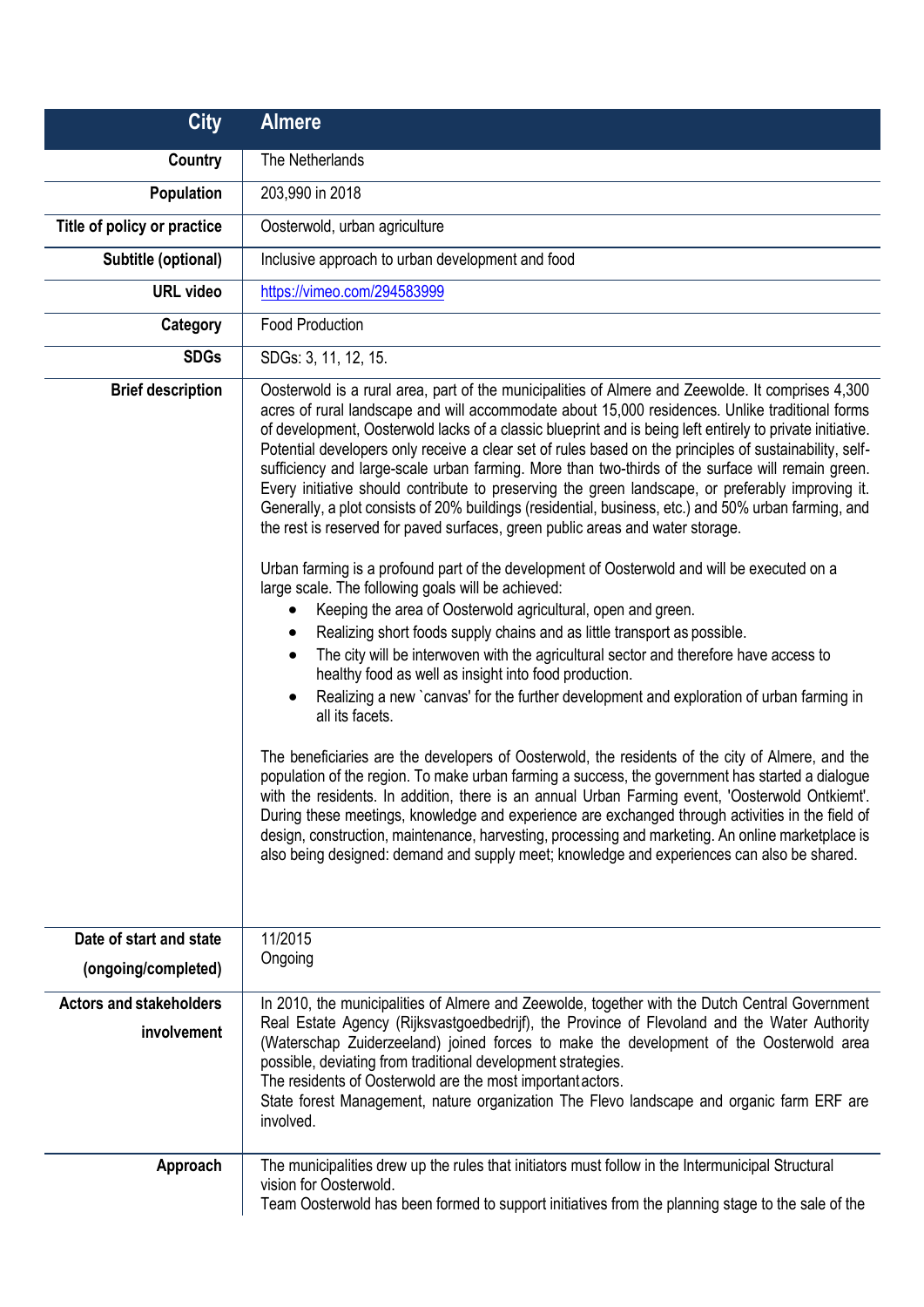|                  | lot.<br>With this set of rules, initiators can get started building their own house, organize roads, greenery,<br>public spaces and water management.<br>To help residents succeed in urban farming, knowledge days are organized and an online<br>marketplace is in development.                                                                                                                                                                                                                                                                                          |
|------------------|----------------------------------------------------------------------------------------------------------------------------------------------------------------------------------------------------------------------------------------------------------------------------------------------------------------------------------------------------------------------------------------------------------------------------------------------------------------------------------------------------------------------------------------------------------------------------|
| Innovation       | Urban farming is such an important part of the development of Oosterwold and it will be executed<br>on a large scale. Therefore, we have created a new 'canvas' for the further development and<br>exploration of urban farming in all its facets. This development strategy makes Oosterwold unique.<br>Nowhere else in the world do urban farmers contribute to the development of a new, green city on<br>such a scale. The city will be interwoven with the agricultural sector and gives access to fresh and<br>healthy food as well as insight into food production. |
|                  | In the field of urban farming, new markets are tapped into, such as agricultural childcare, care<br>farming and the production of energy for nearby residential areas.                                                                                                                                                                                                                                                                                                                                                                                                     |
|                  | This development process requires extensive collaboration between current and future neighbors,<br>making the area and its society unique. Oosterwold is an experiment in which the involved<br>authorities jointly explore, learn, experience and share responsibilities with the residents. This is<br>unparalleled in the Netherlands and far beyond.                                                                                                                                                                                                                   |
| Impact           | The design of Oosterwold is not imposed by the government but is a bottom-up project. Every<br>initiator is personally responsible for water management, waste water processing and the power<br>supply. This must be sustainable.                                                                                                                                                                                                                                                                                                                                         |
|                  | The development setup of this area is opened and accessible, not only for the Almere community<br>but also for its surroundings. This means close access to healthy food and insight into how the food<br>is produced.                                                                                                                                                                                                                                                                                                                                                     |
|                  | Living in Oosterwold is affordable for many people. A sustainable dwelling, including a self-sufficient<br>household, is possible in Oosterwold even for families with a very small budget. This is exceptional<br>for an area that is less than 30-minute by car from Amsterdam and Utrecht. The area is becoming<br>more and more popular; it is uncertain if the area will remain affordable.                                                                                                                                                                           |
|                  | Economic impact: private initiatives, estates, recreation, healthcare and other forms of combinations<br>with urban farming are popping up in the area. New business models are being discovered.<br>Oosterwold will be a breeding ground of experiments.                                                                                                                                                                                                                                                                                                                  |
|                  | Environmental impact: initiatives should contribute to preserving the green landscape, or preferably<br>improving it. A wide variety of green areas will be created in the predominantly agrarian landscape<br>of Oosterwold: meadows, fields, plantations, woods and gardens. Part of the project is planting 30<br>hectares of forest by State Forest Management. In the forest there will be a food forest, nature<br>playground and nature farm.                                                                                                                       |
| <b>Inclusion</b> | Thematic inclusion: urban development joins with new insights in the fields of food production,<br>nature experience, nature development and society.                                                                                                                                                                                                                                                                                                                                                                                                                      |
|                  | Territorial inclusion: The area of Oosterwold is part of two municipalities. Not only these two<br>municipalities are involved in its development, but also the province and the national government,<br>because part of the grounds belongs to the national government.                                                                                                                                                                                                                                                                                                   |
|                  | Social inclusion: Despite its lush green appearance, living in Oosterwold remains affordable for<br>many. We are already seeing that a sustainable dwelling, including a self-sufficient household, is<br>possible in Oosterwold even for families with a very small budget. This is exceptional for an area                                                                                                                                                                                                                                                               |